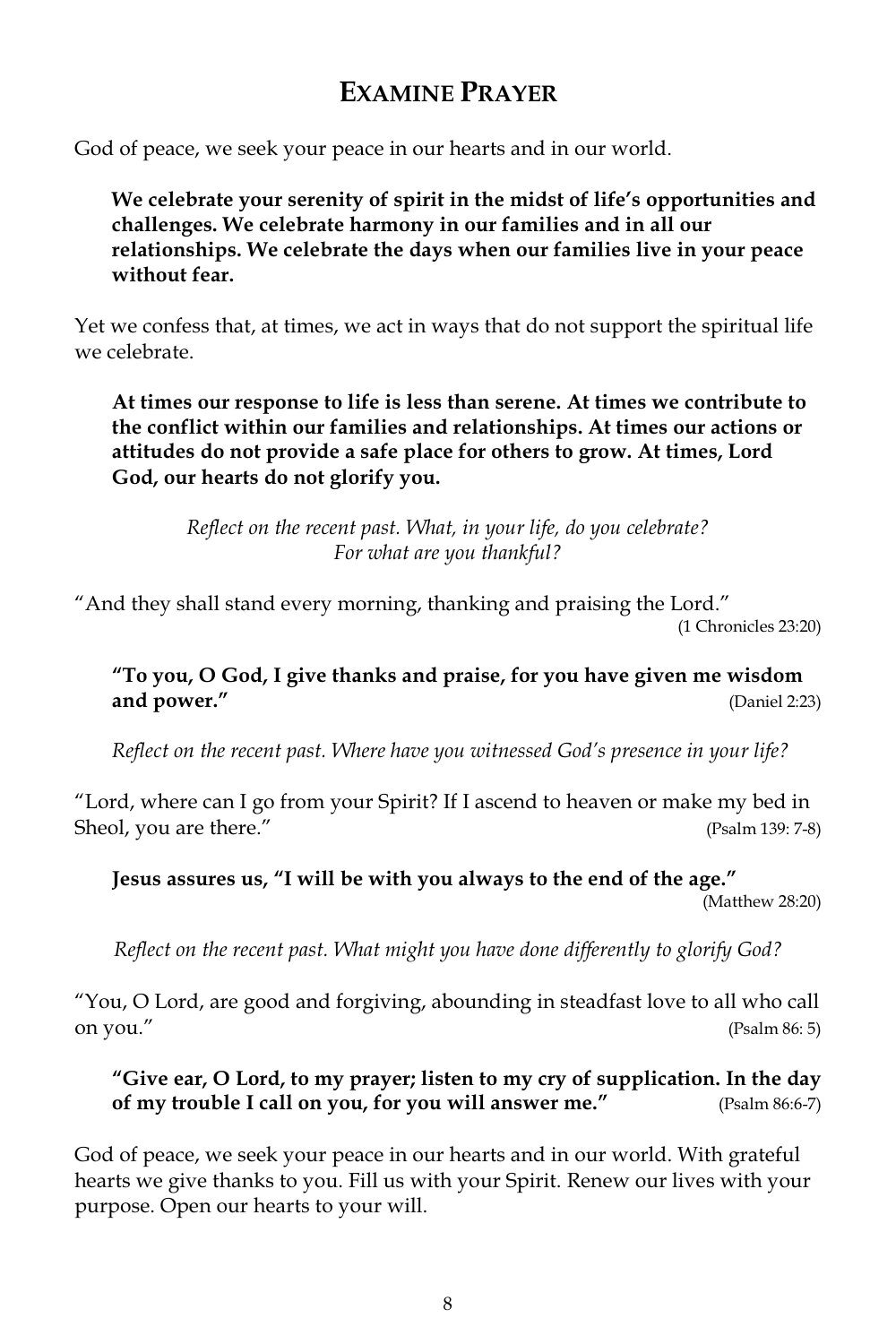"Bless the Lord, O my soul, and do not forget all his benefits - who forgives all your iniquity, who heals all your diseases, who redeems your life from the Pit, who crowns you with steadfast love and mercy, who satisfies you with good as long as you live so that your youth is renewed like the eagle's." Amen. (Psalm 103:2-5)

## **REFLECTIONS ON PSALM 121**

I lift up my eyes to the hills - from where will my help come?

## My help comes from the Lord, who made heaven and earth.

Silent reflection: How ready and willing am I to rely on the Lord's help? Where, in my life, might I rely more on God?

He will not let your foot be moved; he who keeps you will not slumber.

#### He who keeps Israel will neither slumber nor sleep.

Silent reflection: How have I experienced God's attentiveness in my life?

The Lord is your keeper; the Lord is your shade at your right hand.

## The sun shall not strike you by day, nor the moon by night.

Silent reflection: In what way am I feeling the heat of daily living? What do I need to say to God about this?

The Lord will keep you from all evil; he will keep your life.

#### The Lord will keep your going out and your coming in from this time on and forevermore.

Silent reflection: What tempts me to live in ways that are not consistent with God? What do I have to say to God about this? How does God respond?

|                                           | TALLIS CANON (22 T, hymn 64)          |
|-------------------------------------------|---------------------------------------|
| We humbly gather in this place            | As we go forth to do your will,       |
| to praise you, Lord, and seek your grace, | Lord, guide us and your word fulfill, |
| and, Holy Spirit, we now pray:            | and show us how to work and be        |
| come, work among us every day.            | your blest disciples, wholly free.    |
|                                           | © 2006 by John Craver                 |